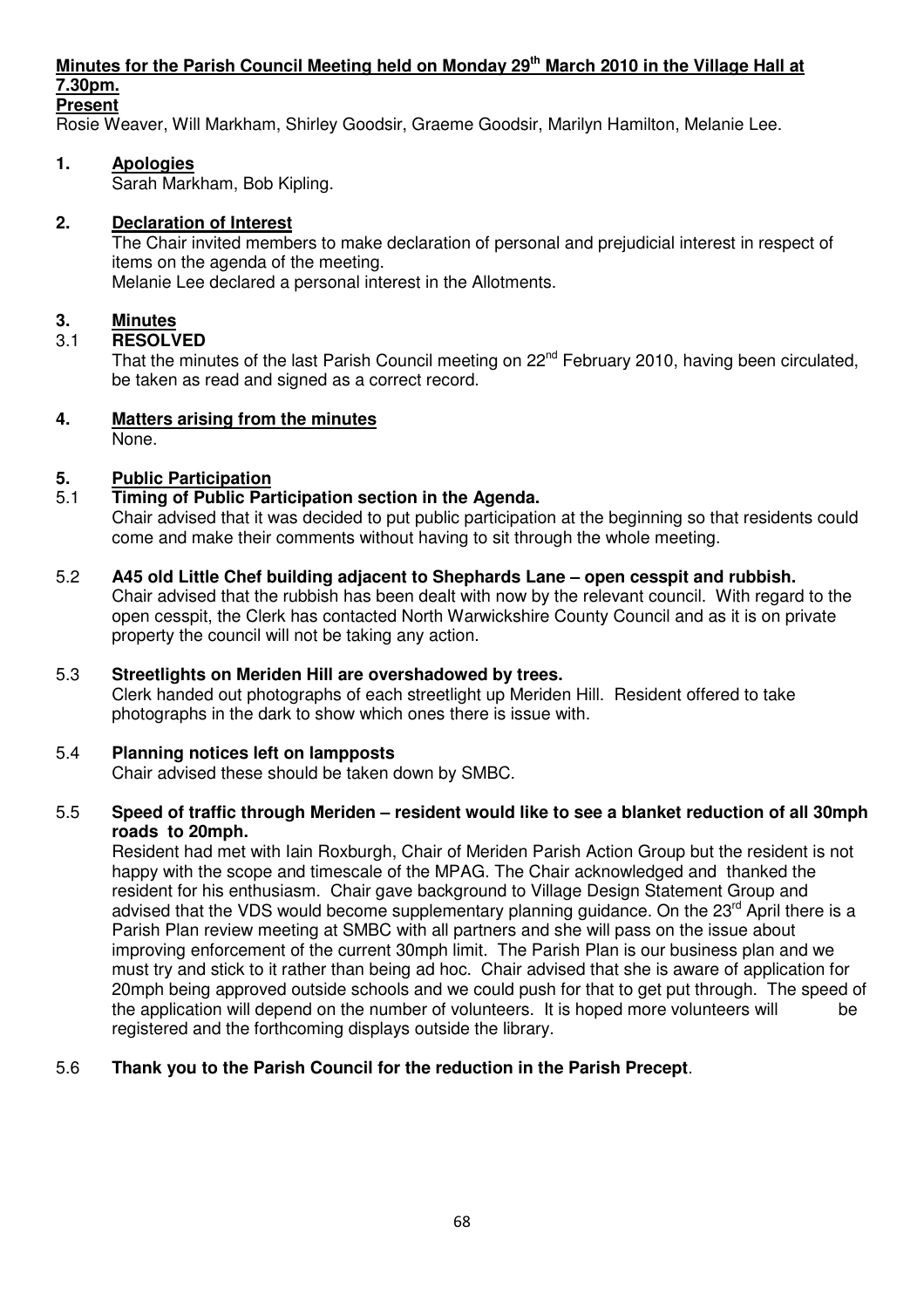## **6. Correspondence and Communication**

#### 6.1 **Letter from Berkswell Association for the Prosecution of Felons – Best Kept Village Competition 2010 – 12th May. RESOLVED**

To enter this years' competition and for Shirley Goodsir and the Clerk to show the judges around. Clerk to contact Berryfields, Church and School regarding visits on route.

- 6.2 **Children and Young Peoples Plan 2010-2013** Sarah Markham has agreed to respond.
- 6.3 **Meriden Hill Fallen Trees**. Letter from resident together with update from SMBC Tree Officer, circulated to all Councillors with agenda. Update from Tree Officer read out. **RESOLVED**

 Clerk to write to the resident summarising points made by the Tree Officer. Clerk also to contact the Tree Officer with a request that the Parish Council are kept updated on this issue.

- 6.4 **Thank you letter from the Treasurer of St Laurence Church PCC** for the donations towards the upkeep of the churchyard for 2008/2009 and 2009/2010.
- 6.5 **Solihull MBC Library Managers notification of temporary library closure**
	- for essential damp proof works. Proposed closure dates are  $10<sup>th</sup>$  April to  $1<sup>st</sup>$  July 2010.
	- Clerk has liaised with the library/Parish Council insurers regarding the temporary re-housing of the paintings insured by the Parish Council which are held at the library.

#### 6.6 **Letter from a non Meriden Resident asking to be put on the waiting list at the allotments**. **RESOLVED**

Priority is given to Meriden residents on any available allotments.

# **7.** Receive Reports<br>7.1 Committee Memb

- **Committee Member for Village Hall Management Committee –** They thank the Parish Council for the annual donation. Could the Clerk provide them some information on Notice Boards**. AGREED** – to write to the Village Hall Management Committee to thank them for their hard work in keeping the Village Hall going.
- 7.2 **School Governors for Parish Council** last meeting clashed with Joint Surgery.
- 7.3 **Committee Member for War Memorial** no report.<br>7.4 **Pool** an alternative solution was suggested in that
- **Pool** an alternative solution was suggested in that rather than the water be diverted to behind the houses, the water to proceed straight down a pipe running adjacent to the road (under the ground) and to enter the pool from the front. An interesting fountain feature could be made of this. Clerk to refer this to BWB/SMBC.
- 7.5 **Allotment Representative** Renewal notices to be issued shortly.
- 7.6 **Footpaths/Forum** no report.
- 7.7 **Meriden Sands Working Group** no report.
- 7.8 **Conservation Committee** no report.
- 7.9 **Local Strategic Partnership** The Stronger Communities Strategic Group which is part of the Solihull Partnership has now recognised that it needs representation from Parish and Town
- Councils. The Chair will take this to Solihull Area Committee which she also chairs.<br>7.10 **Police Rural Assembly** Meeting 11<sup>th</sup> March. Clive Jones attended. Issues raised **Police Rural Assembly** – Meeting 11<sup>th</sup> March. Clive Jones attended. Issues raised included:
	- Removal of grit bin in Maxstoke Lane decision to remove needs reconsidering bearing in mind its proximity to old peoples housing.
	- Temporary sign on Main Road saying "new traffic island" which has been there for 7 years needs removing. Neighbourhood co-ordinator looking into this.
	- Variable Message Signs on Fillongley Road. One shows "patrol" at 3am. SMBC engineers are aware that there is a fault and it will be adjusted shortly.
- 7.11 **Solihull Area Committee** next meeting is 15<sup>th</sup> April 2010 any Clerk, Councillor can attend.<br>7.12 **Tree Wardens –** no report.
- **Tree Wardens no report.**
- 7.13 **Community Surgery** Clerk and PC Steve Jones attended. No residents.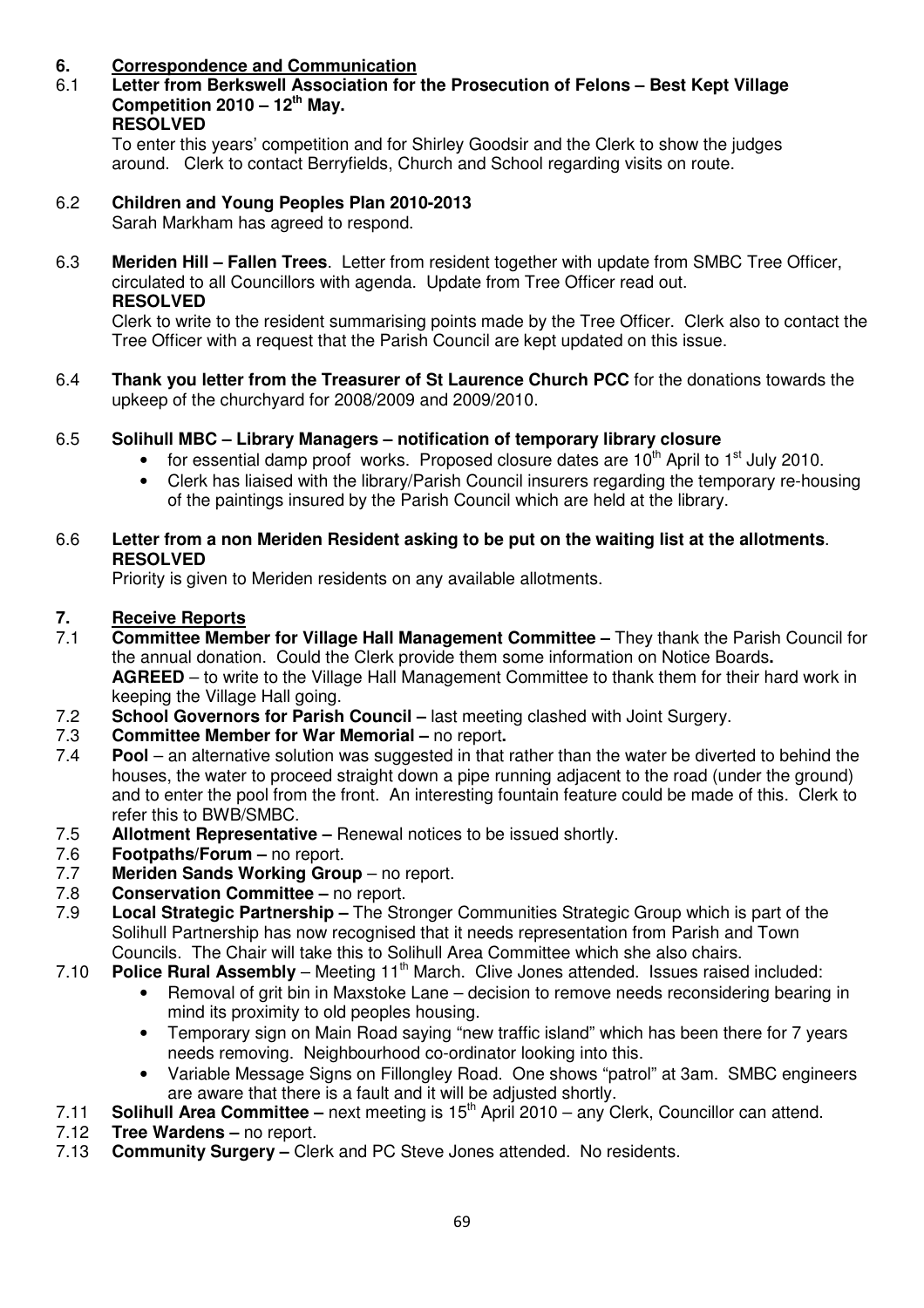## 7.14 **Joint Surgery with Ward Councillors**

Three residents attended. Issues reported were:

- 1 Recylcing/20mps on access roads into Meriden Village (Fillongley Road, Main Road, Birmingham Road, Hampton Lane and Maxstoke Lane).
- 2 Horses being ridden on footpath without helmets and correct tack Clerk has referred to the police.
- 3 Poor state of the playing fields Clerk has referred to the contractor who attended urgently and cleaned/swept the play area.

Next surgery will be  $9<sup>th</sup>$  June,  $14<sup>th</sup>$  July,  $11<sup>th</sup>$  August- Clerk to produce a rota.

# **8. Village Matters**<br>**8.1 Development M**

## 8.1 **Development Maxstoke Lane and Hampton Lane.**

- Parish Newsletter Chair and Clerk have liaised with SMBC around a press release before commencement of works on the playing fields. This is difficult due to forthcoming elections and purdah rules which apply. Therefore it would be best if the Parish Council had a newsletter in May after the displays outside the library have finished. MPAG will be continuing with their Newsletter which should be delivered during Easter weekend.
- The developer is shortly going out to tender the recreation site. Our land agent will provide a report/recommendation on outcome of the tender process.
- Developer is costing out having a MUGA surface on one of the tennis courts so that it can be a multi use court. Parish council to consider this at their meeting on  $26<sup>th</sup>$  April.
- Chair raised with SMBC the possibility of a partnership arrangement for approximately 2 years whilst a trust is set up. The vibes are that they will consider this. We need to grow the sports clubs in order that they can have representatives on the trust.
- Meeting with Berkswell and Balsall Common Sports and Community Association **RESOLVED**

To meet with the representatives on 26<sup>th</sup> April 11am-12 at the Lant Community Centre to receive advice on the setting up of a trust.

That a charitable donation can be made to the BBCSCA for their assistance.

## 8.2 **Meriden Parish Appraisal Group/Village Design Statement Group.**

 The Village Design Statement Group is a working group which consists of Councillors and members of the MPAG group to talk with SMBC and other agents in order to produced a Village Design Statement. The VDS will hopefully become supplementary planning guidance.

Minutes from meeting on 1<sup>st</sup> March have been circulated to all Cllrs.

## **RESOLVED**

That the following costs can be incurred by the MPAG

- 1) £125 for refreshments at the Parish Plan Review Meeting on  $23<sup>rd</sup>$  April at SMBC.
- 2) Approximately £90 for a newsletter updating residents on MPAG (final copy provided to each councillor. Chair formally thanked Paul and Melanie Lee for formatting the newsletter)

## 8.3 **Floral Display on Meriden Roundabout, Village Centre.**

Plant guide and plan circulated to each councillor with agenda.

 Comments : no to grasses as they look messy; would like more colour all year round and bulbs on the roundabout which are spring flowering.

## **RESOLVED**

 That the Chair and Melanie Lee are delegated the responsibility on commenting/approving any further plans provided by SMBC and that they take into account all comments made at this meeting.

## 8.4 **Refuse Collection Service**

A number of residents have complained to Councillors. The comments to be referred to SMBC are:

- The speed of glass/plastic and paper collection vehicles.
- The possible increase in rat problems due to unwashed food cans being left for x2 weeks.
- No sweep up after all collections. Bottle tops/tin tops left on verges.
- Bins/boxes not being put back where they are left. Left in middle of drives and pavements.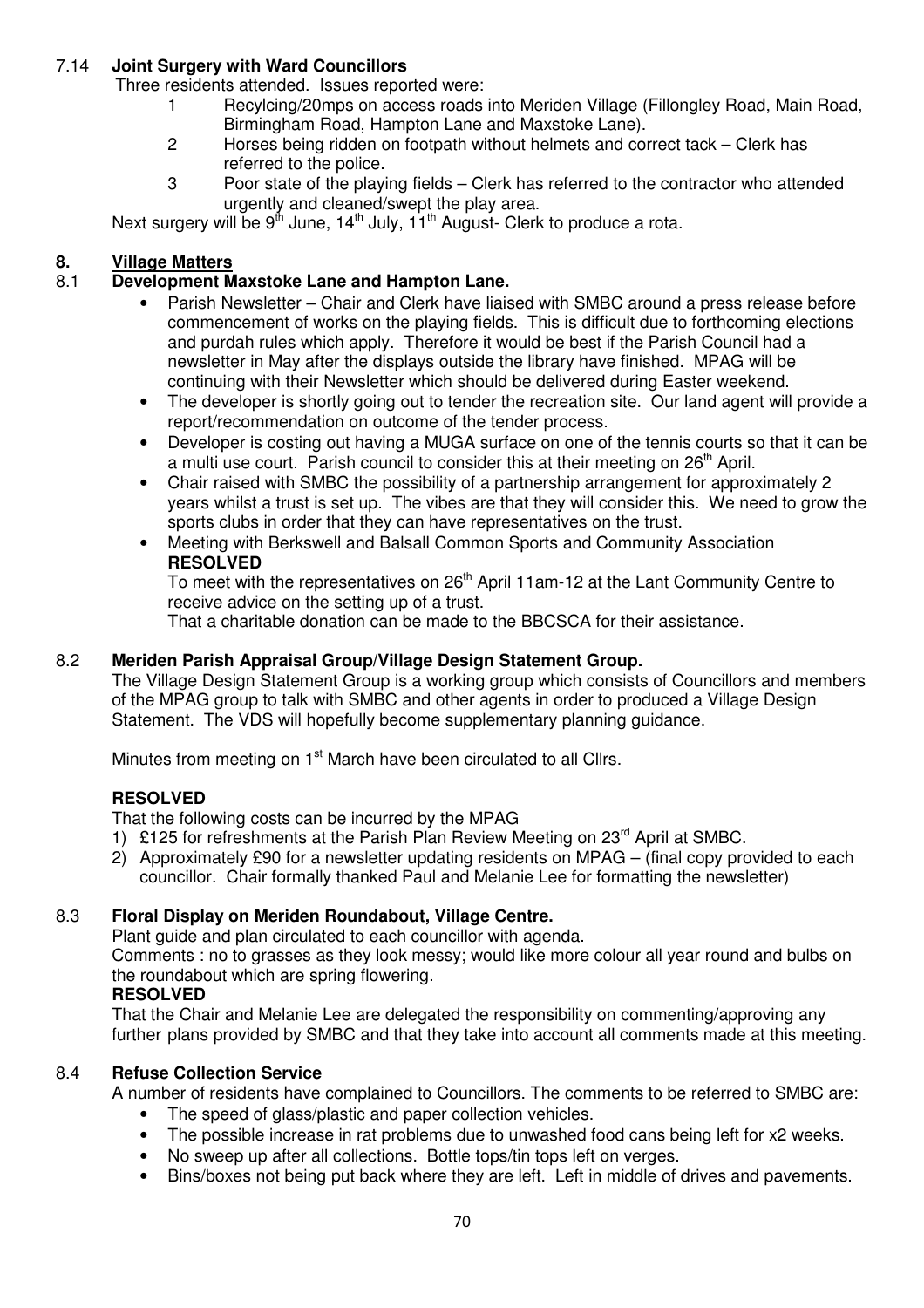## 8.5 **Football - Fusion Project / Saturday Academy** .

Clerk and Marilyn Hamilton have met with SMBC Fusion Project Manager Justyn Price and Coach Paul Jayes. Fusion will provide a free session on Wednesday evenings from 21<sup>st</sup> April for ages 8-15. They will also run a summer camp from 10am to 3pm on Monday  $23<sup>rd</sup>$  August to Monday  $27<sup>th</sup>$  August for 8-15 year olds. Their Coach Paul Jayes will also set up his own football academy on Saturday mornings similar to that of before.

## **RESOLVED**

- That Fusion/Paul Jayes can use the playing fields free of charge.
- That two small 7 a side pitches can be marked out.
- That access keys can be provided to the Fusion coach and that the cost of cutting the keys will be paid by Meriden Parish Council.
- That the Saturday academy will have access to the changing rooms and that the PC will pay the electricity & water charges.
- To arrange for a clean up at the changing rooms at the cost of the parish council.
- That the Saturday Academy be named Meriden Rovers.

## **9 Planning Matters**

9.1 **2010/98** – Wad Barn Farm, Berkswell Road, Meriden – Conversion and use of buildings 4 buildings for 2 residential dwellings with hardstandings, walls, 1 garage, 1 store and car port ancillary to that use. – Cllrs are referred to the detailed Design and Access Statement circulated with agenda due to its size.

## **RESOLVED**

To reiterate comments on previous applications.

9.2 **2010/182** – Meriden C of E School, Fillongley Road, Meriden – erection of two polycarbonate canopies at front of school to provide dry play areas.  **RESOLVED** 

No comment.

9.3 **2010/219 –** Harvest Hill Cottage, Harvest Hill Lane, Allesley – retrospective application for a lean-to and agricultural shed.

# **RESOLVED**

Leave to neighbour notification.

9.4 **2010/295 – Jesmond, Fillongley Road, Meriden –** single storey side extensions and second storey rear extension/loft conversion with dormer window on front elevation (resubmission of 2010/714).

## **RESOLVED**

The parish council would like as much hedge as possible to be retained; b) Relationship/affect on neighbouring properties ie will the extension be overbearing on its neighbours. The parish council understand the planning officer will be measuring the height difference and gap between the two properties in order to assess this.

9.5 **2010/285 – Tarmac Construction Limited, Cornets End Lane, Meriden –** removal of variation of condition number 7 on planning application 1987/2730 to allow the importation of inert construction soil for restoration purposes.

## **RESOLVED**

The parish council are concerned at the additional lorries coming through the village. They request proper wheel washing is provided on site. It is unclear from the application what the inert soil comprises of and what measures are put in place to ensure it is not contaminated. It is also not clear what the intentions for the site are once the works are completed. The site is adjacent to the site for the proposed new playing fields in Meriden and the parish council are concerned at the amount of air pollution ie dust will be created adjacent to the new facility.